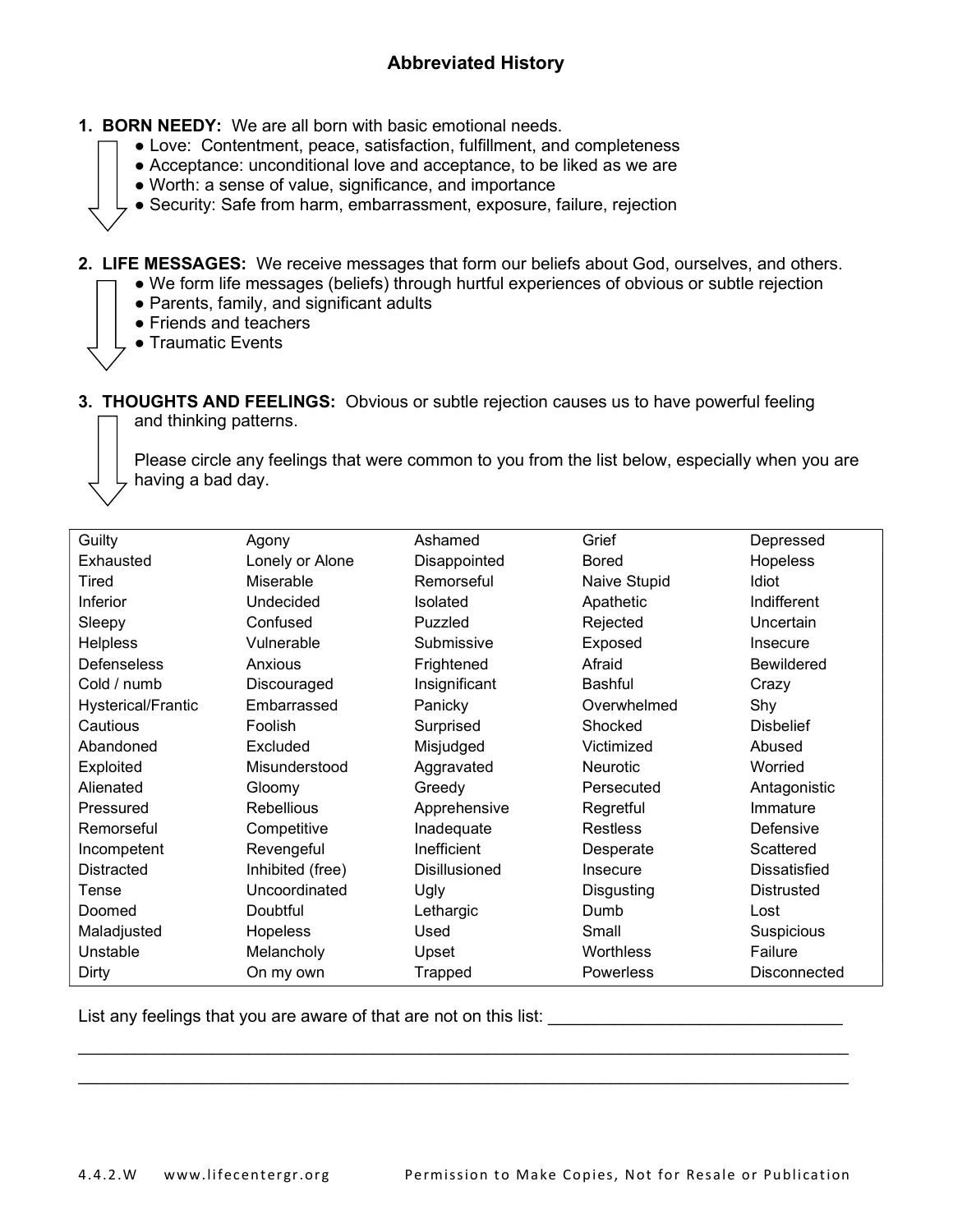4. BELIEFS: As a result, we draw conclusions about ourselves, God, others, and life. Often these beliefs do not reflect the truth even though they feel and seem true.

From the list below, please circle any of the common ways that you feel, think, or even things you say to yourself or out loud, especially when you are having a bad day.

| I am not loved.                                | am not lovable.       | am not cherished.             | am not desired.             |
|------------------------------------------------|-----------------------|-------------------------------|-----------------------------|
| I am not missed.                               | am not needed.        | am not okay.                  | am not esteemed.            |
| I am not respected                             | l am not valued.      | I am no good.                 | am not good enough.         |
| I don't measure up.                            | I don't belong.       | l am unwanted.                | am guilty.                  |
| I am competent.                                | am strong/able.       | am loved.                     | am valued.                  |
| I am liked.                                    | am free to be me.     | l am safe.                    | am heard.                   |
| I am ashamed.                                  | I deserve punishment. | I am worthless.               | am insignificant.           |
| I am a disappointment.                         | I am not important.   | I am not desirable.           | l don't deserve love.       |
| I am inferior.                                 | am broken.            | am flawed.                    | am confused.                |
| I don't deserve acceptance. I am disconnected. |                       | I am an outsider.             | I am not as good as         |
| I am a wreck.                                  | l am what I do.       | l am all alone.               | I am on my own.             |
| I am fearful/afraid.                           | am a failure.         | I can't be a success.         | am inferior.                |
| I am inadequate.                               | I am not able.        | I am not competent.           | Nowhere is safe.            |
| No one is safe.                                | l am invisible.       | I am the problem.             | I am not the problem.       |
| Life is out of control.                        | I only have bad luck. | Bad things will happen to me. | I can't get anything right. |
| I am not important.                            | am dumb/stupid.       | am unsafe.                    | am not heard.               |
| I am not understood.                           | I don't fit anywhere. | I am an embarrassment.        | am usable.                  |

## 5. FLESH PATTERNS: The coping methods, behavioral patterns, or survival strategies that we develop to protect ourselves from more rejection or promote ourselves to earn love, acceptance, worth, or security are called our flesh patterns.

Circle all the ways you cope with pain, rejection, or pressure, especially on a bad day.

| Self-absorbed           | self-pity, focus on suffering to get attention, victim or martyr                            |  |  |
|-------------------------|---------------------------------------------------------------------------------------------|--|--|
| Withdrawal              | distance self from others, avoiding others (loner), non-communicative,                      |  |  |
| <b>Obsessed</b>         | with accomplishments, recognition, appearance, structure, a cause, health                   |  |  |
| <b>Escapism</b>         | through sex, drugs/alcohol, work, fantasy, porn, TV, sleep, food, exercise                  |  |  |
| Self-reliant            | try harder, too strict on self and others, legalistic, fear making mistakes                 |  |  |
| Self-gratifying         | impulsive, shopping, food, sugar, alcohol, lack of self-control, "If it feels good, do it." |  |  |
| <b>Anxious/Nervous</b>  | fearful, lack peace/rest, paralyzed, overly suspicious, use astrology for answers           |  |  |
| <b>Dominant</b>         | bossy, demanding, overbearing, controlling, intimidating, manipulative, threats,            |  |  |
|                         | unyielding, profanity, blackmail, silent treatment, threatening behavior                    |  |  |
| Complacent              | "doesn't matter," give up, not take a chance/avoid failure, let others tell what to do      |  |  |
| <b>Passive</b>          | unreliable, procrastinating, non-decisive, apathetic                                        |  |  |
| <b>Insensitive</b>      | uncaring, indifferent, unsympathetic                                                        |  |  |
| <b>Resist authority</b> | uncooperative, not teachable, striving, inflexible, obstinate, unreasonable                 |  |  |
| <b>Pessimistic</b>      | suspicious; distrusting others, self, God, church, government, never satisfied              |  |  |
| <b>Fault finding</b>    | nitpick, opinionated, intolerant, complainer                                                |  |  |
| Hostile or angry        | unfriendly, malicious, cruel, brutal (force), sarcastic, quick temper                       |  |  |
| Self-righteous          | defensive, hide mistakes, assume you are never the problem, blame-shift                     |  |  |
| <b>Unemotional</b>      | avoid intimacy, deny feelings, unable to express love, keep people at a distance            |  |  |
| Self-depreciation       | assumes I'm the problem, overly apologetic, cling to those who accept                       |  |  |
| <b>Pleaser</b>          | be all things to all people, say what others want to hear, give in easily, avoid conflict,  |  |  |
|                         | disregard own preferences or opinions                                                       |  |  |
| <b>Unforgiving</b>      | bitter, hold grudge, keep score, seek revenge, punishing, barbed remarks                    |  |  |
| <b>Fight unfairly</b>   | slanderous, misrepresent the truth, gossip, passive-aggressive, pretend like don't hurt     |  |  |
| Put up a Front          | fake, phony, superficial, too gushy, putting on a show                                      |  |  |
| <b>Caretaker</b>        | overprotective, feel responsible for other's feelings, give unsolicited advice, provide     |  |  |
|                         | unsolicited advice, try to prevent other's failure, possessive, badger or nag               |  |  |